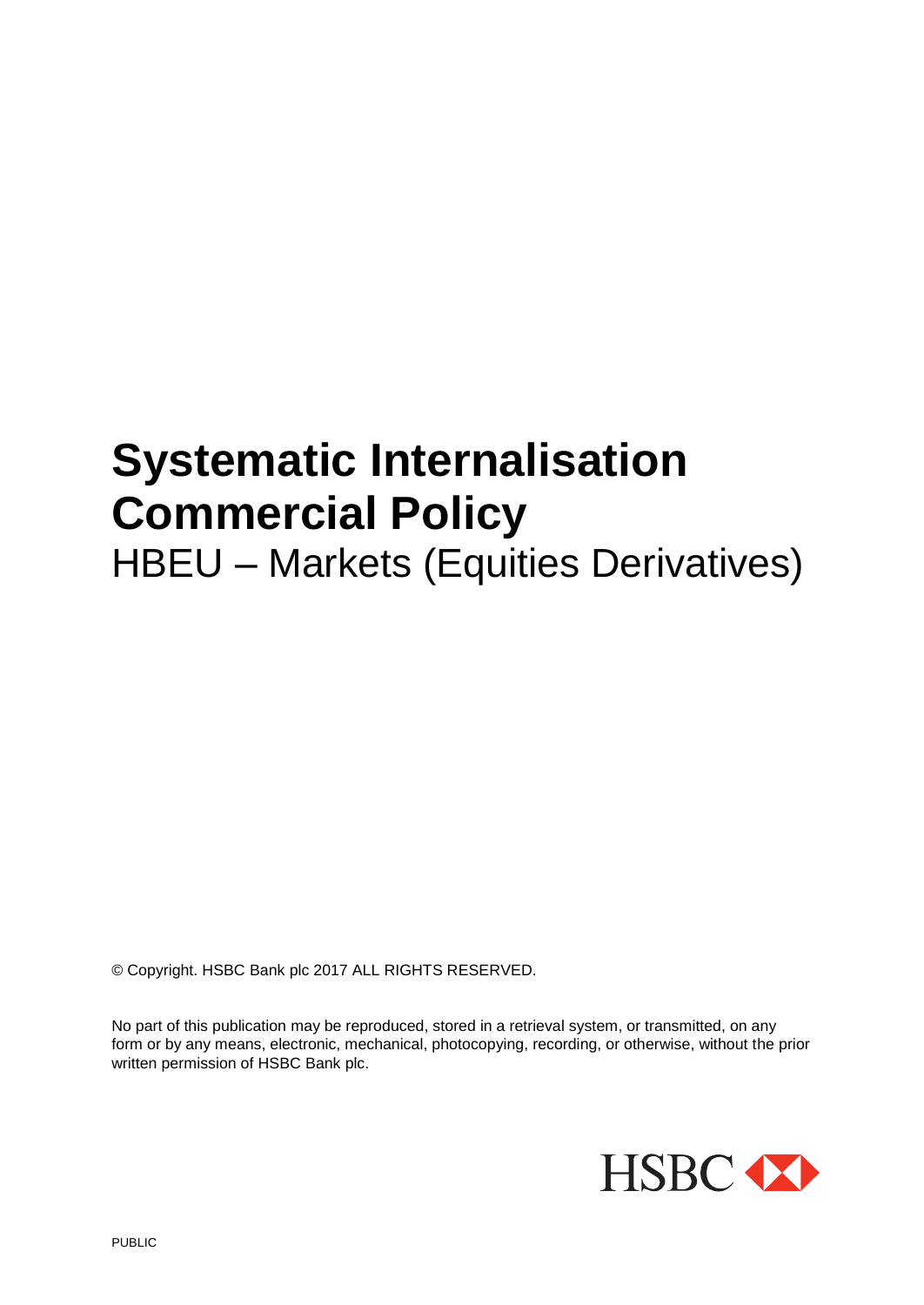### Systematic Internalisation

#### **Introduction**

#### **Product scope**

Applies to Equity Derivatives in respect to its activities as a Systematic Internaliser (SI) with the following product scope:

- securitized Derivatives including:
	- o Plain covered warrants
	- o Leveraged certificates
	- o Exotic covered warrants
	- o Negotiable rights
	- o Investment certificates
	- o Equity Derivatives including:
	- o Index options / futures / forwards
	- o Dividend index futures / forwards
	- o Volatility index options / futures / forwards
	- o Stock options / futures / forwards
	- o Stock dividend options / futures / forwards
	- o ETF options / futures / forwards
- Swaps including:
	- o Equity / Index / Custom Basket
	- o Dividend / Variance / Volatility
- Portfolio Swaps
	- o Dividend / Variance / Volatility

#### **Key definitions & Notes:**

- Derivatives as defined in this document refer to the above identified list of equity financial instruments
- Secondary executions are executions that are based on request for quotes that have been made public as per the SI pre-trade transparent requirement
- SSTI threshold meaning Size Specific To Instrument. This varies by instrument group and by liquidity of underlying
- LIS means Large in Scale. This varies by instrument group and by liquidity of underlying
- For equity instruments the current SSTI and LIS thresholds (above) are valid from 3-Jan-18 to 31-May-19; Updated values will be published on 30-Apr-19 and will take effect from 01- Jun19 to 31-May-20
- APA is an Approved Publication Agreement. HSBC's APA for EQD products is TradeWeb
- Swaps, Portfolio Swaps, Structured Finance Products and Other Equity Derivatives are deemed to be illiquid as of the current ESMA classification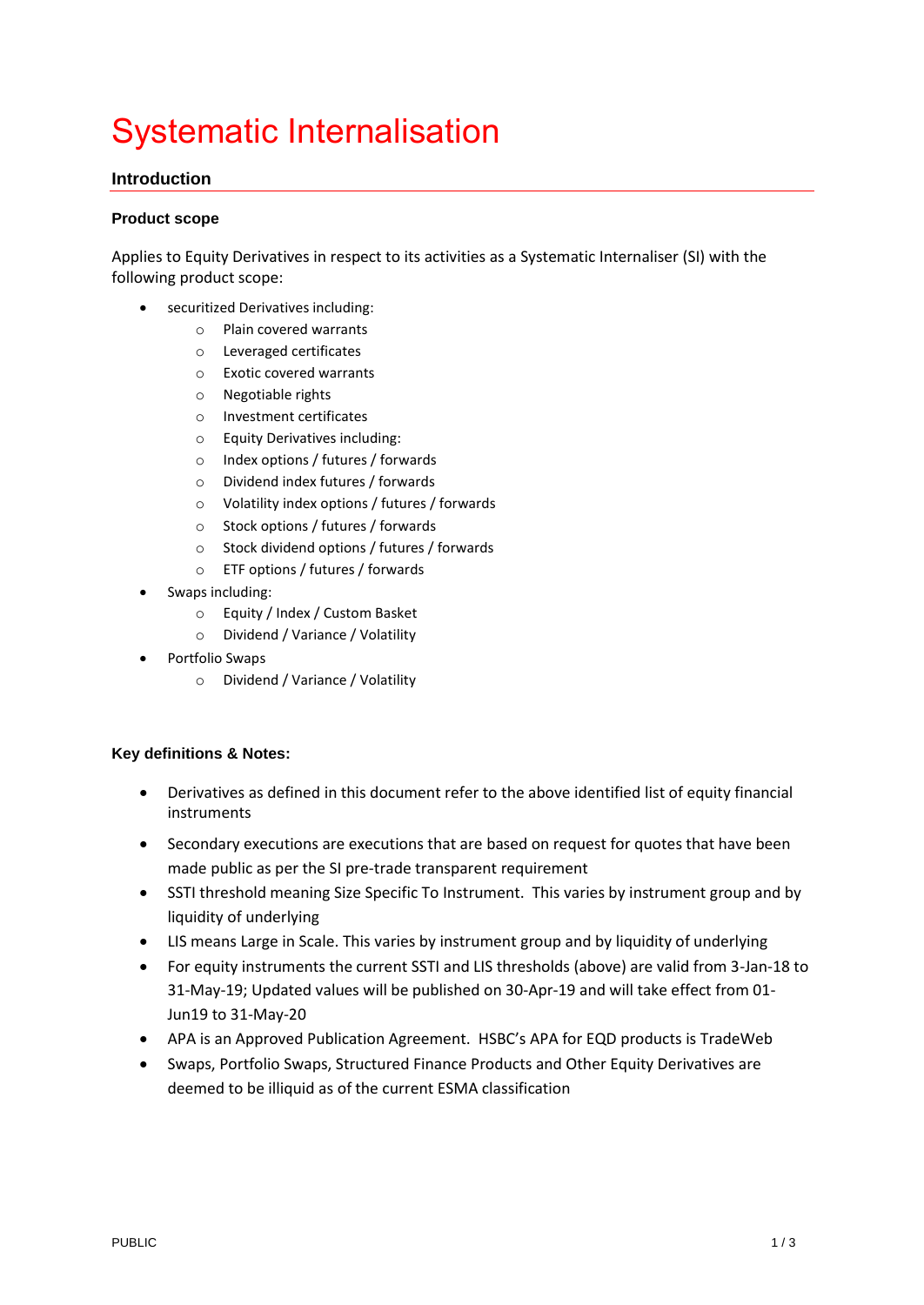#### **Systematic Internalisation**

#### **Price quotes / Pre-Trade Transparency publication**

HSBC will not be providing continuous quoting for in-scope derivatives (see product scope above).

Quotes will be made public when HSBC replies to a Request for Quote (RFQ). HSBC will publish an inscope quote<sup>1</sup>to our APA at the same time that it replies to the client RFQ. Published quote responses will be the same as those provided to the client (ie. bid only, ask only or two way, as provided). For strategies with multiple legs an aggregated price will be published.

Only firm quotes will be published and are tradable if all conditions are met (see section below)

Published quotes will be viewable via our APA and executable via our high touch desk to those clients so long as the execution of this trade does not contravene our internal risk management procedures or exceed what would be considered a normal volume (see Conditions section below).

#### **Client interactions with public quotes**

Priority will be given to the client that has requested the initial quote.

Client will be able to interact with the published quotes via our high touch desk and the request to trade on the published quote will be reviewed on a case by case basis based on quantity or notional and at the original price so long as all conditions (see conditions section below) are met.

Client will require to be onboarded for the product being quoted in order to be able to interact with our published quotes.

We make these price quotes available to our clients who are Eligible Counterparties or Professional Clients. The quotes are not available to Retail Clients.

#### **Timing**

We publish our price quotes daily during HSBC trading hours between the hours of [07:00] and [17:00].

#### **Availability**

A published quote will remain valid for 3 minutes from the moment it was published after which it will expire. Quotes that have expired will not be updated.

<sup>1</sup> MiFID II requires pre-trade transparency when the product is deemed 1) liquid by ESMA and 2) the trade notional below SSTI threshold